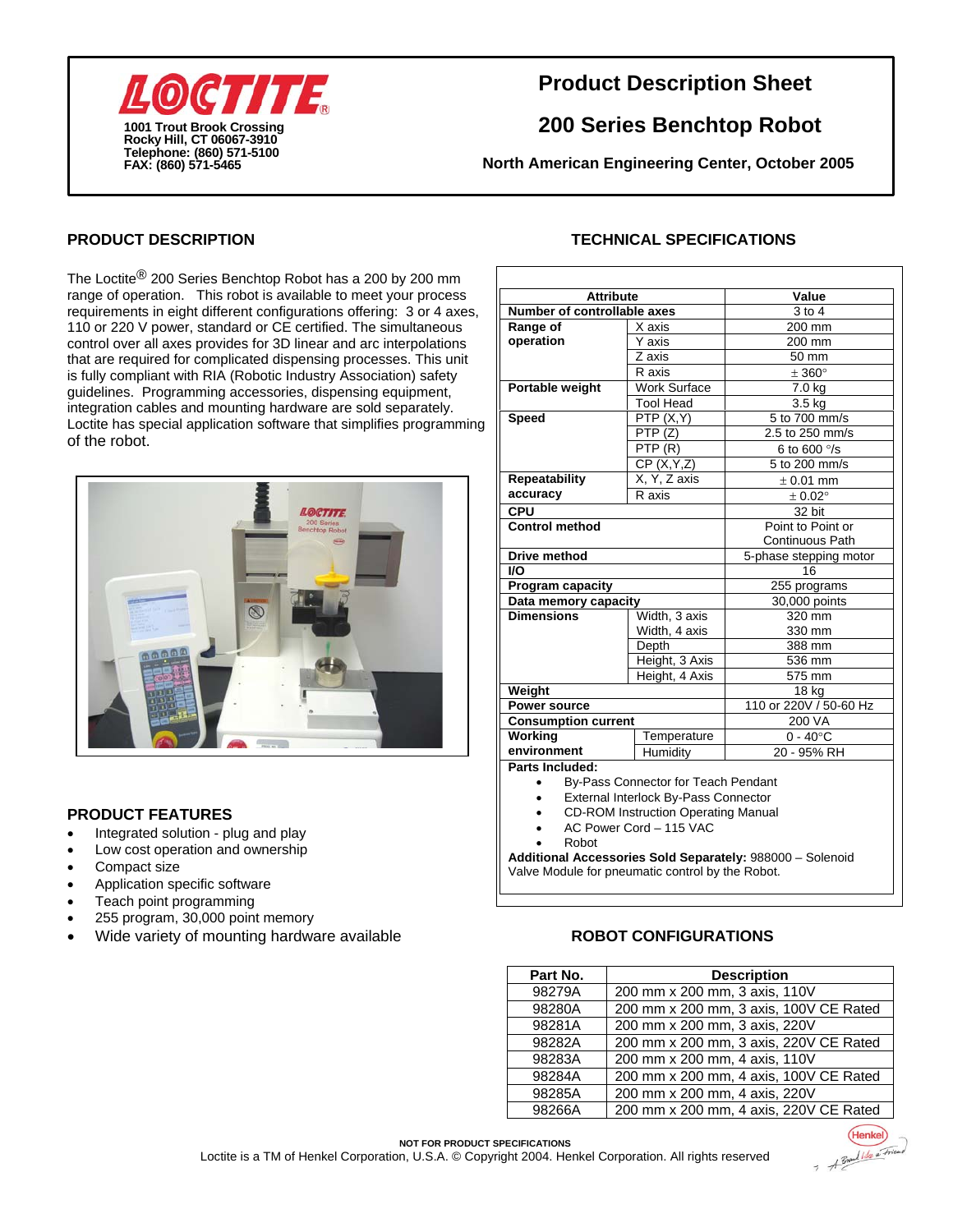

# **200 Series Benchtop Robot**

**North American Engineering Center, October 2005**

Simple to program using either a multi-line backlit teach pendant with The specially designed, easy-to-use Teach user-friendly prompts (sold separately) or Windows<sup>®</sup> 2000 Pendant is the preferred device for programming software. The program allows for continuous part motion and and and operating the robot. A laptop computer with automatically interpolates any line or arc in all axes. The Operating the Teach Point Software can also be used as Manual provides step-by-step instructions for programming the an alternative. Robot. No previous experience is required.

### **INTEGRATION ACCESSORIES (not included):**

Loctite® brand cables and junction boxes provide plug-and-play Integration solutions for a variety of Loctite® dispensing systems. Single or multiple systems functionally can be easily accommodated. **SYRINGE DISPENSING EQUIPEMENT**

**98395** - Interface Cable for Benchtop Robots. Length: 10'. 37-pin male D to 3 different output connectors for **single dispenser** integration. Allows integration to Syringe Dispensers (98417, 97006); Spray Controller (98521); Integrated Semi-Auto Controllers (97007, 97010, 97017, 97020); and Benchtop Peristaltic Dispenser (98548).

**98549** - Robot Interface Junction Box. Provides a convenient connection point between robots and up to 12 external devices including all Loctite® dispensers, UV Wands, Loctite® light curtains, LED cure systems, Posi-Link™ Volumetric Dispensing System and  $3<sup>rd</sup>$  party solenoids. Allows multiple systems integration simultaneously. This junction box accepts up to 7 inputs and 5 outputs, device status indicator lights with a view window, and a 500 ma/24 VDC power supply for powering 3<sup>rd</sup> party devices.

NOTE: Connection of this Robot Junction Box to the Benchtop Robot requires this one additional cable (sold separately): **989434** - Junction Box Cable for Benchtop Robots. 37 pin male "D" shell to 37 pin male "D" shell.

**98648** - Laptop PC Interface Cable to Benchtop Robot. 9 pin female "D" shell to 9 pin female "D" shell.

### **300 ML CARTRIDGE DISPENSING EQUIPMENT**

 300 ml cartridge dispensing is commonly used as a low cost fluid delivery system when the dispense volumes are large.

| Part No.          | <b>Description</b>                 |
|-------------------|------------------------------------|
| <b>Dispensers</b> |                                    |
| 98417             | Syringe dispensing system, analog  |
| 97006             | Syringe dispensing system, digital |
|                   | 300 ml cartridge adapter           |
| 98319             | 300 ml pneumatic cartridge adapter |
| 98022             | 300 ml cartridge pusher            |

## **PROGRAMMING PROGRAMMING ACCESSORIES**

|                                                | Part No. | <b>Description</b>          |
|------------------------------------------------|----------|-----------------------------|
|                                                | 989657   | Teach Pendant               |
| <b>INTEGRATION ACCESSORIES (not included):</b> | 989656   | <b>Teach Point Software</b> |

Syringe dispensing is commonly used as a low cost fluid delivery system when the dispense volumes are small.

| Part No.                 | <b>Description</b>                                   |
|--------------------------|------------------------------------------------------|
| <b>Dispensers</b>        |                                                      |
| 98417                    | Syringe dispensing system, analog                    |
| 97006                    | Syringe dispensing system, digital                   |
|                          | See Web site Posi-Link™ Volumetric Dispensing System |
| <b>Syringes</b>          |                                                      |
| 98479                    | 3 ml, clear syringe barrel and piston                |
| 98481                    | 3 ml, black syringe barrel and piston                |
| 98483                    | 5 ml, clear syringe barrel and piston                |
| 98485                    | 5 ml, black syringe barrel and piston                |
| 97207                    | 10 ml, clear syringe barrel kit                      |
| 97263                    | 10 ml, black syringe barrel kit                      |
| 97244                    | 30 ml, clear syringe barrel kit                      |
| 97264                    | 30 ml, black syringe barrel kit                      |
| 98314                    | 55 ml clear syringe barrel kit                       |
| 98315                    | 55 ml black syringe barrel kit                       |
| <b>Air Line Adapters</b> |                                                      |
| 98656                    | 3 ml syringe air line adapter                        |
| 98657                    | 5 ml syringe air line adapter                        |
| 97208                    | 10 ml syringe air line adapter                       |
| 97245                    | 30 and 55 ml syringe air line adapter                |

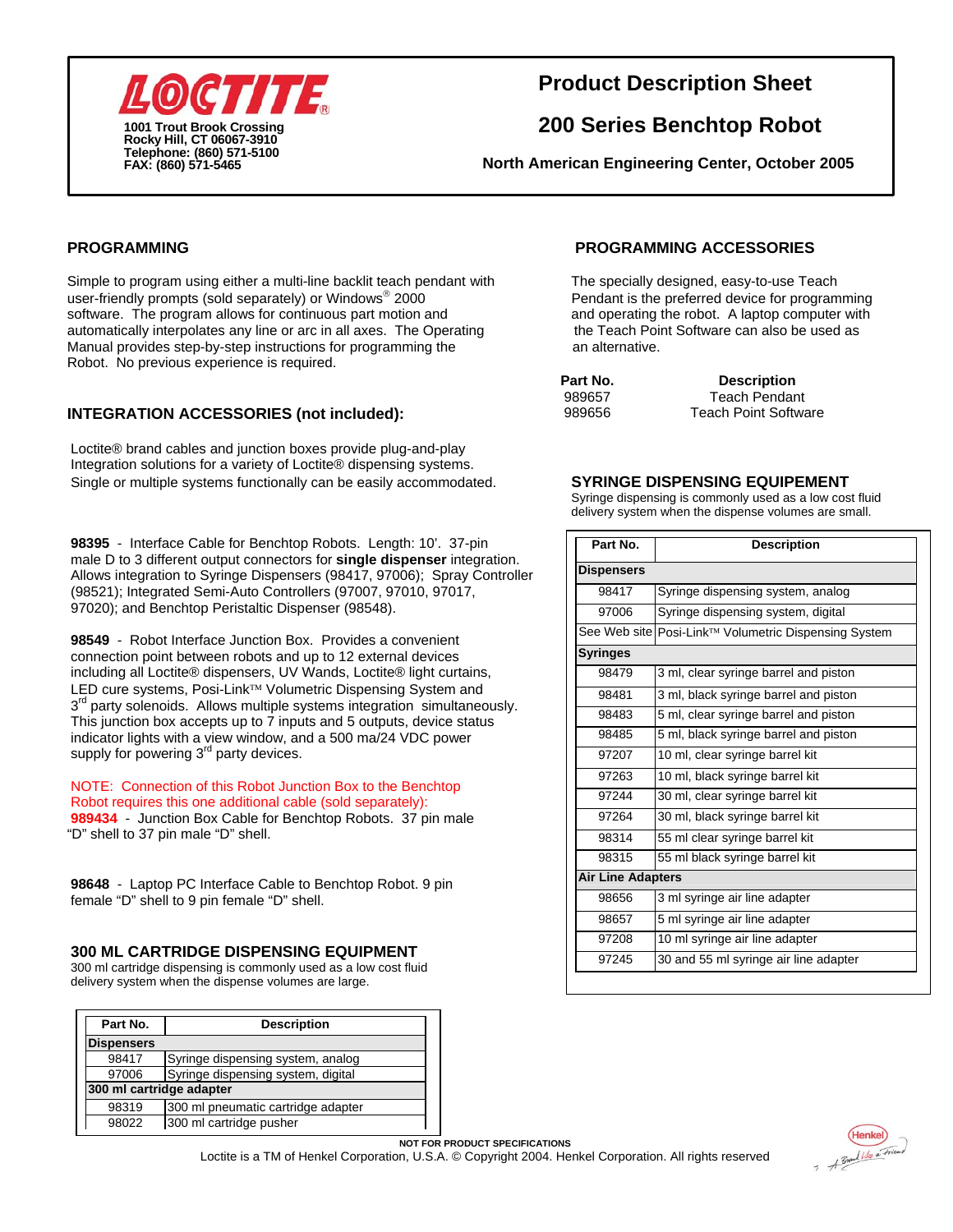

# **200 Series Benchtop Robot**

**North American Engineering Center, October 2005**

minimize the downtime associated with package change out and to improve the bead precision, particularly the knit line.

| Part No. | <b>Description</b>                                                                                                                                                               |  |  |
|----------|----------------------------------------------------------------------------------------------------------------------------------------------------------------------------------|--|--|
| Valves   |                                                                                                                                                                                  |  |  |
| 98009    | Light cure dispense valve                                                                                                                                                        |  |  |
| 98013    | Cyanoacrylate dispense valve                                                                                                                                                     |  |  |
| 97113    | Stationary dispense valve with 1/4" feedline                                                                                                                                     |  |  |
| 97114    | Stationary dispense valve with 3/8" feedline                                                                                                                                     |  |  |
| 983914   | Poppet valve                                                                                                                                                                     |  |  |
|          | <b>Controller and Reservoirs</b>                                                                                                                                                 |  |  |
| 97007    | Integrated Semiautomatic Controller and<br>Reservoir, 0-100 psi                                                                                                                  |  |  |
| 97010    | Integrated Semiautomatic Controller and<br>Reservoir, 0-15 psi                                                                                                                   |  |  |
| 97017    | Integrated Semiautomatic Controller and<br>Reservoir, 0-100 psi, with Low Level Sensor                                                                                           |  |  |
| 97020    | Integrated Semiautomatic Controller and<br>Reservoir, 0-15 psi, with Low Level Sensor                                                                                            |  |  |
|          | <b>Solenoid Valve Module</b>                                                                                                                                                     |  |  |
| 988000   | Used to pneumatically control the 983914 Poppet<br>valve, the 98022 cartridge pusher or other<br>dispensing equipment using the I/O from the<br>robot to control the air on/off. |  |  |

Mounting bracket kits are used to grasp syringe barrels, 300 ml. These adapters are inserted into the 30 ml syringe mounting cartridges or dispense valves. Mounting rails or adapters are **bracket kit to adapt it for 3**, 5 and 10 ml syringes. required to mount the brackets on the robot.

| Part No. | <b>Description</b>                         |
|----------|--------------------------------------------|
| 98316    | 30 and 55 ml syringe mounting bracket kit  |
| 98318    | 300 ml cartridge mounting bracket kit      |
| 98326    | 98009 and 98013 valve mounting bracket kit |
| 98327    | 97113 and 97114 valve mounting bracket kit |
| 98406    | 983914 valve mounting bracket kit          |

Tip locator brackets position the dispense tip to increase precision<br>and are used to mechanically set the tip height during installation. This kit is used to allow for 360 degrees of rotation when using a<br>mounting bracket and are used to mechanically set the tip height during installation. A mounting bracket and rail, plate or adapter must be **all and a set of a set of a set of a** already included with the mounting adapter for 4 axis Robots. **purchased separately. These are sized for 1" long, 25 gauge needles and must be modified by the user for larger gauge sizes.** 

| Part No. | <b>Description</b>                            |
|----------|-----------------------------------------------|
| 98332    | Tip locator bracket for 30 ml syringe         |
| 98333    | Tip locator bracket for 300 ml cartridge      |
| 98334    | Tip locator bracket for 98009 and 98013 valve |
| 98335    | Tip locator bracket for 97113 and 97114 valve |
| 98407    | Tip locator bracket for 983914 valve          |

## **VALVE DISPENSING EQUIPMENT MOUNTING RAILS FOR 3 AXIS ROBOTS**

Valve dispensing is typically used with large dispense volume to A mounting rail is required when using Loctite mounting hardware<br>
minimize the downtime associated with package change out for all 3 axis Benchtop Robots.

| Part No. | <b>Description</b>                 |
|----------|------------------------------------|
| 98328    | 3 3/4 inch bar with two cap screws |
| 98329    | 8 3/4 inch bar with two cap screws |
| 98330    | 12 inch bar with two cap screws    |
| 98357    | Z height adjustment plate          |

## **MOUNTING ADAPTER FOR 4 AXIS ROBOTS**

 A mounting adapter is required when using Loctite mounting hardware for all 4-axis robots. The mounting a360 degree rotation kit which allows the dispense tip to be fixed at any angle.

| Part No. | <b>Description</b>                 |  |
|----------|------------------------------------|--|
|          | Mounting adapter for 4 axis robots |  |

## **MOUNTING BRACKET KITS 3, 5 AND 10 ML SYRINGE ADAPTERS**

| Part No. | <b>Description</b>               |  |
|----------|----------------------------------|--|
| 98320    | 10 ml adapter for use with 98316 |  |
| 98321    | 5 ml adapter for use with 98316  |  |
| 98322    | 3 ml adapter for use with 98316  |  |

## **TIP LOCATOR BRACKETS 360 DEGREE ROTATION KIT**

| Part No. | <b>Description</b>      |
|----------|-------------------------|
| ດ໑າລະ    | 360 degree rotation kit |